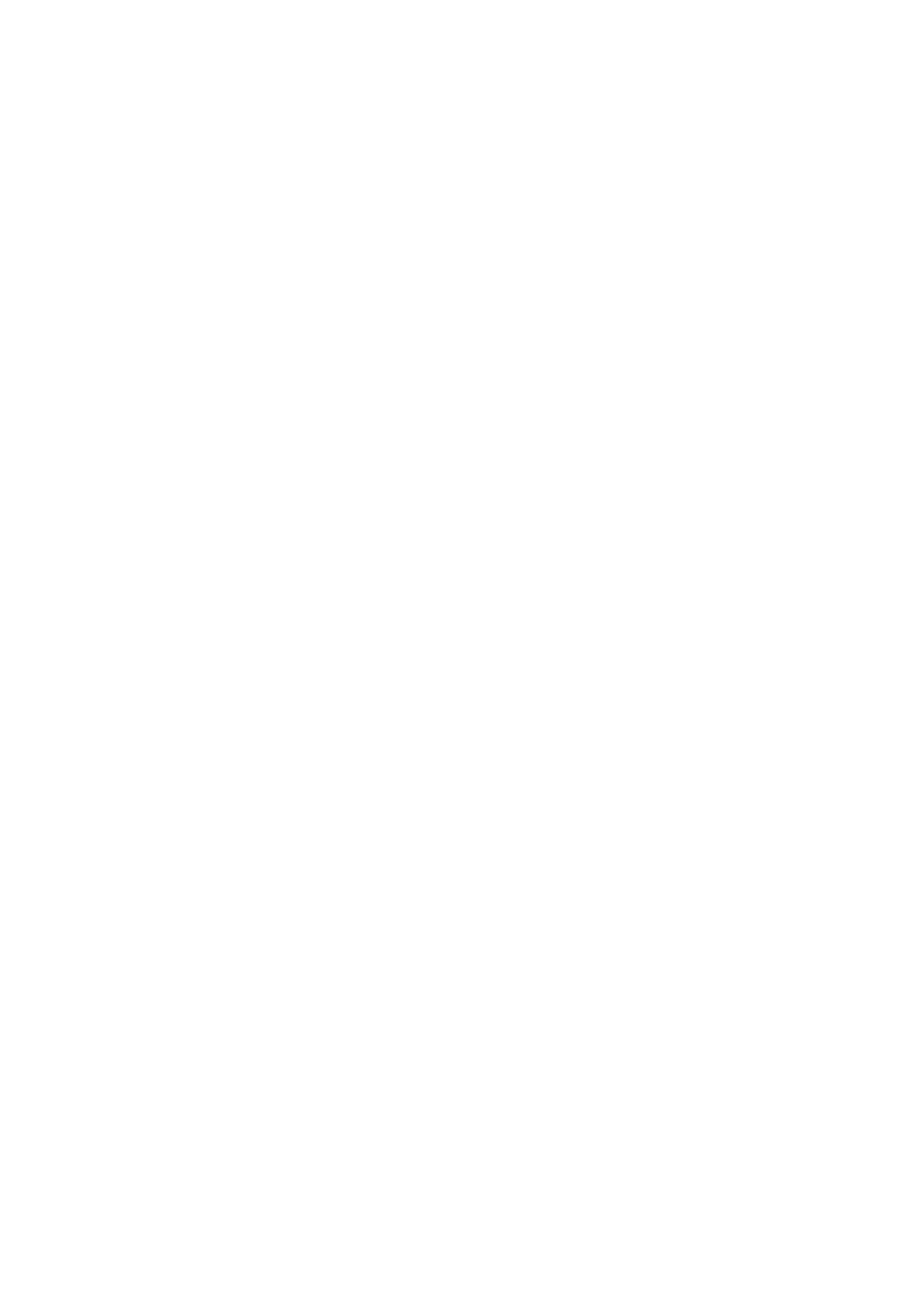# **GERIATRICS OF TRANSFORMERS**

Georg Daemisch **DIDEE D**AEMISCH **I**N**D**USTRI**E**DI**E**NSTLEISTUNGEN

#### **Abstract**

"During the 60s and 70s of the previous century, when the majority of the transformers was installed, they were intended to last for a life span of about 30 years. In the meantime, and due to a change in overall conditions brought about by liberalization combined with a variety of political and economic reasons, users have become keenly interested not only in keeping these transformers in service for an indefinite length of time, but in exploiting them up to maximum loading or - even worse – overloading them, something which usually wasn't done at all, particularly for transformers in network applications. The question now is to figure out how to afford the prolonged and higher demand on transformers. The classic tools and test procedures normally at the hands of the transformer user are all based on the behavior of new transformers. Applying these tools to transformers with oil-cellulose insulation systems which have been in use for more than 30 years creates more questions than can be answered at the moment. It is quite common that moisture content, dielectric strength, DGA and other key data will show inconsistent results. These results make it impossible to get a clear picture in order to decide whether a particular transformer can be kept in service, to what degree it can be loaded or even overloaded, or what action is necessary to improve the operational safety level in order to cope with the required load pattern. For this reason, the new "science" - Geriatrics of Transformers – is, at present, not capable of providing immediate satisfactory answers since a number of additional questions must be dealt with regarding additional new tools, data sampling, diagnosing and the establishing of suitable solutions prior to final approval. This paper is aimed primarily at presenting the new questions arising from the practice of evaluation and treating aged transformers, in order to promote discussions and draw the attention of transformer experts to this issue which will be one of the most important innovations in the world of transformers".

#### **Introduction**

When ARS-Altmann first began to develop active online transformer processing systems and introduce them for field application some 10 years ago, it first seemed that the problems were limited to dealing with the water contamination of the oil-cellulose systems. The other important issue was to keep the system clear of atmospheric gases. The problem with water, although quite well-known in theory, was an issue then and has still not come to the full attention of all users.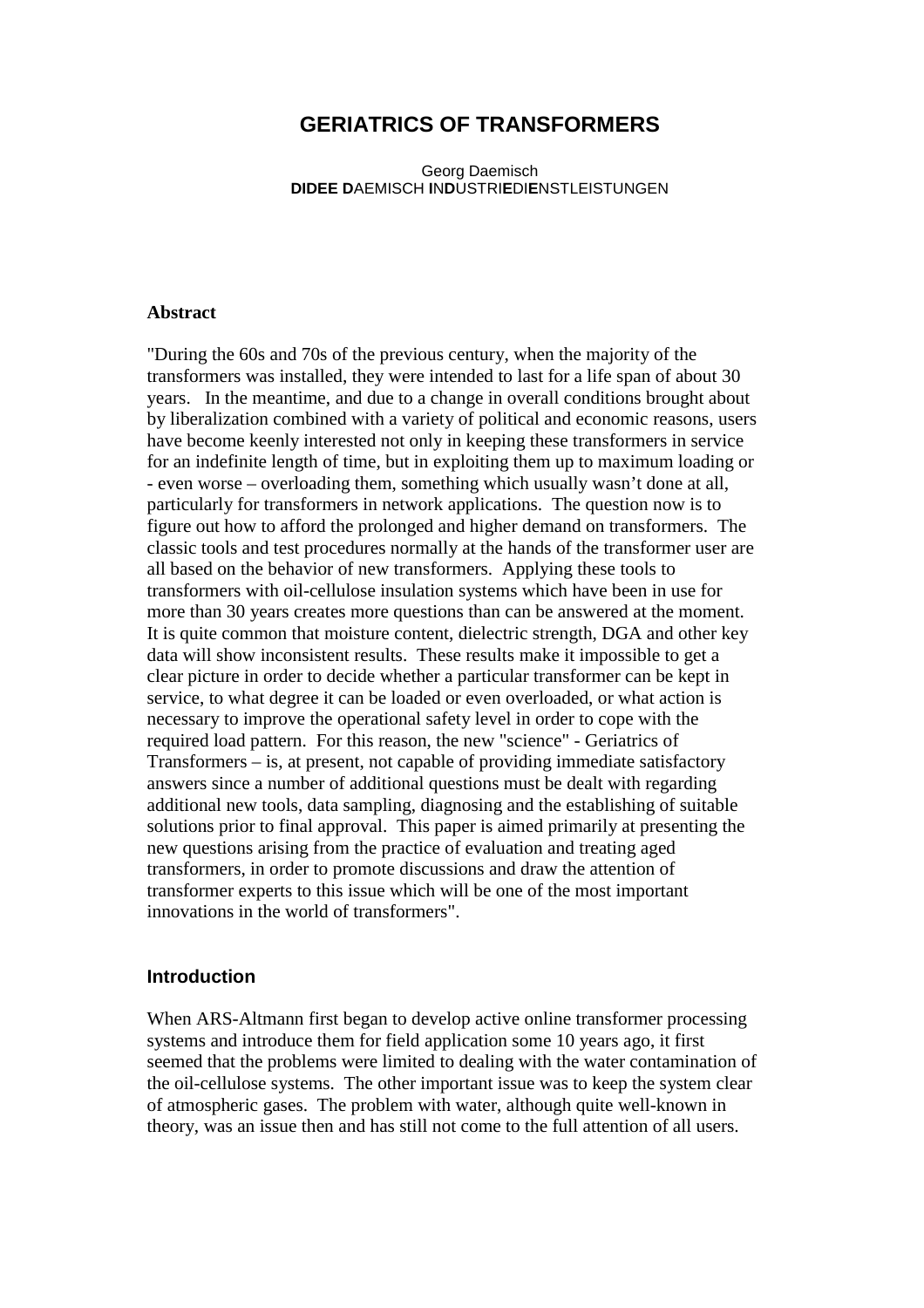To this day, improperly obtained and documented oil samples continue to instill a false sense of security in most users. Compliance with the original intention implying that the life span of most transformers has usually run its course after 30 years of use and that transformers should be replaced after that point will definitely allow the user to retain the customary diagnostic tools and maintenance philosophies employed and valid so far. The entire diagnostic instruments commonly and widely used right now are based on this concept. With the exception of special transformers used for rectifier operation or in furnace applications, and provided that the transformer is free from design or production errors, it is generally accepted that reliable transformer operation is safely guaranteed for a period of approx. 25 to 30 years without need for special measures. During that period, it is solely the external influences such as overvoltages during thunderstorms, switching manipulations etc. or short-circuits within the power system which may cause internal damages that are easy to detect with the customary diagnostic procedures such as DGA or other well known diagnostic tools. This applies even to generator transformers which - in contrast to power system transformers - are usually operated at nominal load if system temperatures can be kept sufficiently low through adequate cooling.

The so-called Bathtub Curve is used for estimating the frequency of the failure incidents likely to be expected.



Figure 1 Transformer Failure Rate "Bathtub Curve"

Phase  $A$  – new transformers: approx. 1-3 years after commissioning, the number of failures will drop to a very few incidents per annum, even to Zero incidents; any failures occurring during that period are caused mostly by production or design errors (e.g. small leaks, incorrect sensor settings etc.) Phase B – normal operation: depending on the type, loading and maintenance of contemporary transformers, this phase, where no major failures are likely to occur, may last between 20 and 30 years. Number of failures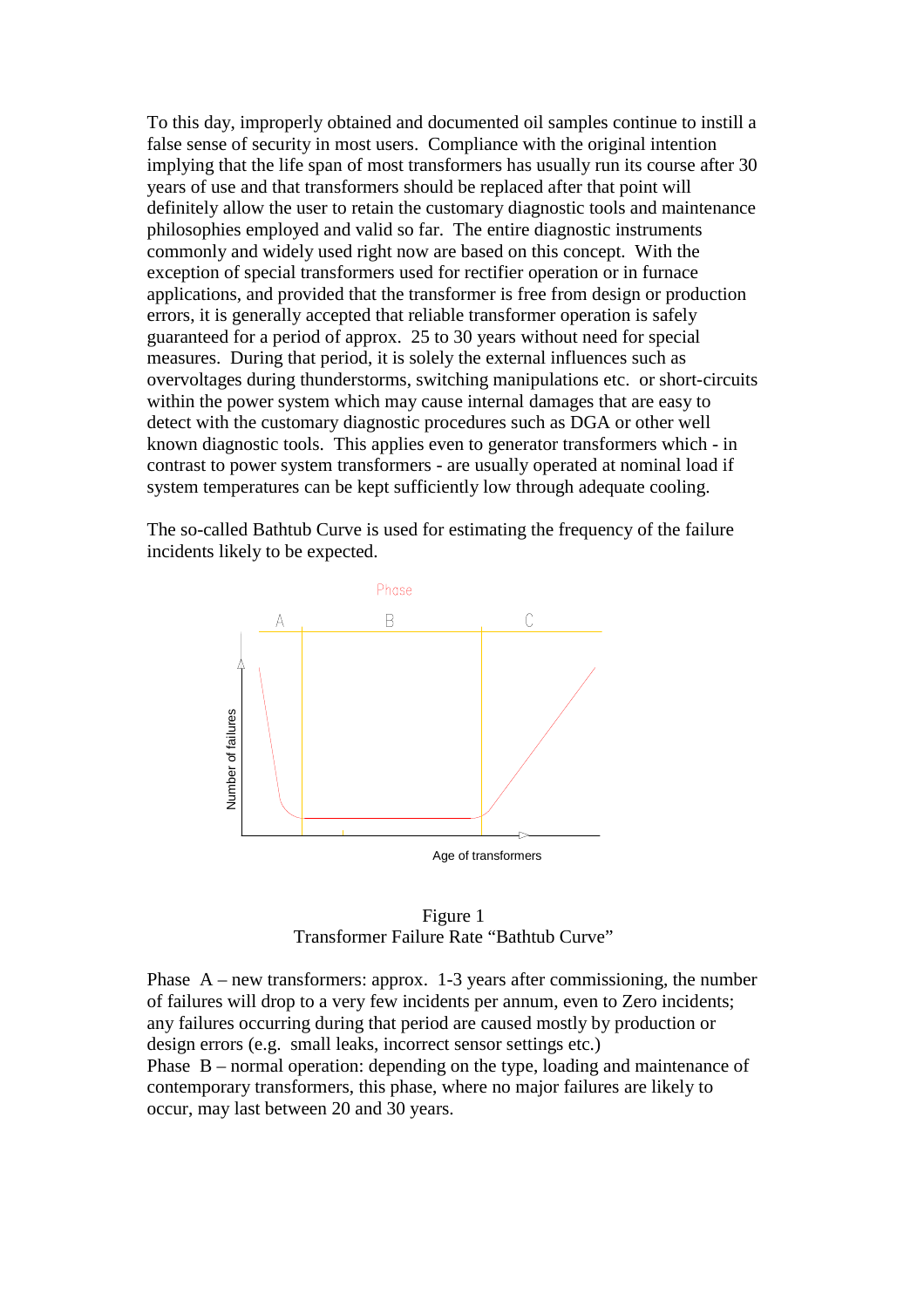Phase  $C$  – rise in the number of incidents: problems mainly caused by ageing.

These types of transformers represent the major part of the population, which is why we give them our special attention. For most of these transformers, we have nonetheless arrived at the end of Phase B or even at phase C of the Bathtub curve where failures are likely to arise with increasing frequency since these transformers have already exceeded their life spans.

It is worth mentioning that modern transformers which are subject to a considerable increase in material exploitation and temperature stress will most certainly no longer comply with the parameters of Bathtub curve shown herein (Phase B is likely to be much shorter in this case), and that they will most likely require greater monitoring intensity since modern transformers are very unlikely to feature the service life reserves noted in older transformers.

As evident from Fig. 1, a user's objective should be to remain in Phase B for as long as possible, and even to return from Phase C to Phase B to the greatest extent possible, through implementation of well-aimed maintenance measures. That way it is possible to achieve an increase in service life reserves of up to 10 years or more for the current transformer population, albeit not without suitable life-prolonging or at least monitoring measures.

#### **Diagnostic procedures**

Classic diagnostic procedures such as gas-in-oil analyses, the evaluation of oil data such as dielectric strength, acidity, tan delta, water content according to Karl Fischer (KF), or even more current methods such as the Furan analysis will yield only relative data which - if out of context - do not permit a proper analysis of a transformer's actual condition. On the contrary: more often than not, these data are even contradictory and may leave the field user in a state of considerable confusion. But it is first and foremost the field users and decision-makers which are in the most desperate need of getting proper information on how to proceed in individual cases and how to achieve their preeminent goal – i.e. to ensure a reliable power supply while minimizing investment costs – regardless of and beyond any theoretical deliberations on that subject. The field user needs reliable answers: should he scrap a certain transformer, or keep it in service for an additional limited period of time through implementation of specific measures, or is the transformer likely to continue performing its tasks without limitations for quite some time to come? What is so important to bear in mind is that each transformer is an individual and therefore requires specific and individual consideration. We feel that although some experience and guidance values have been gained so far, we are still far from being able to issue general statements that are safely and wholly applicable to each case.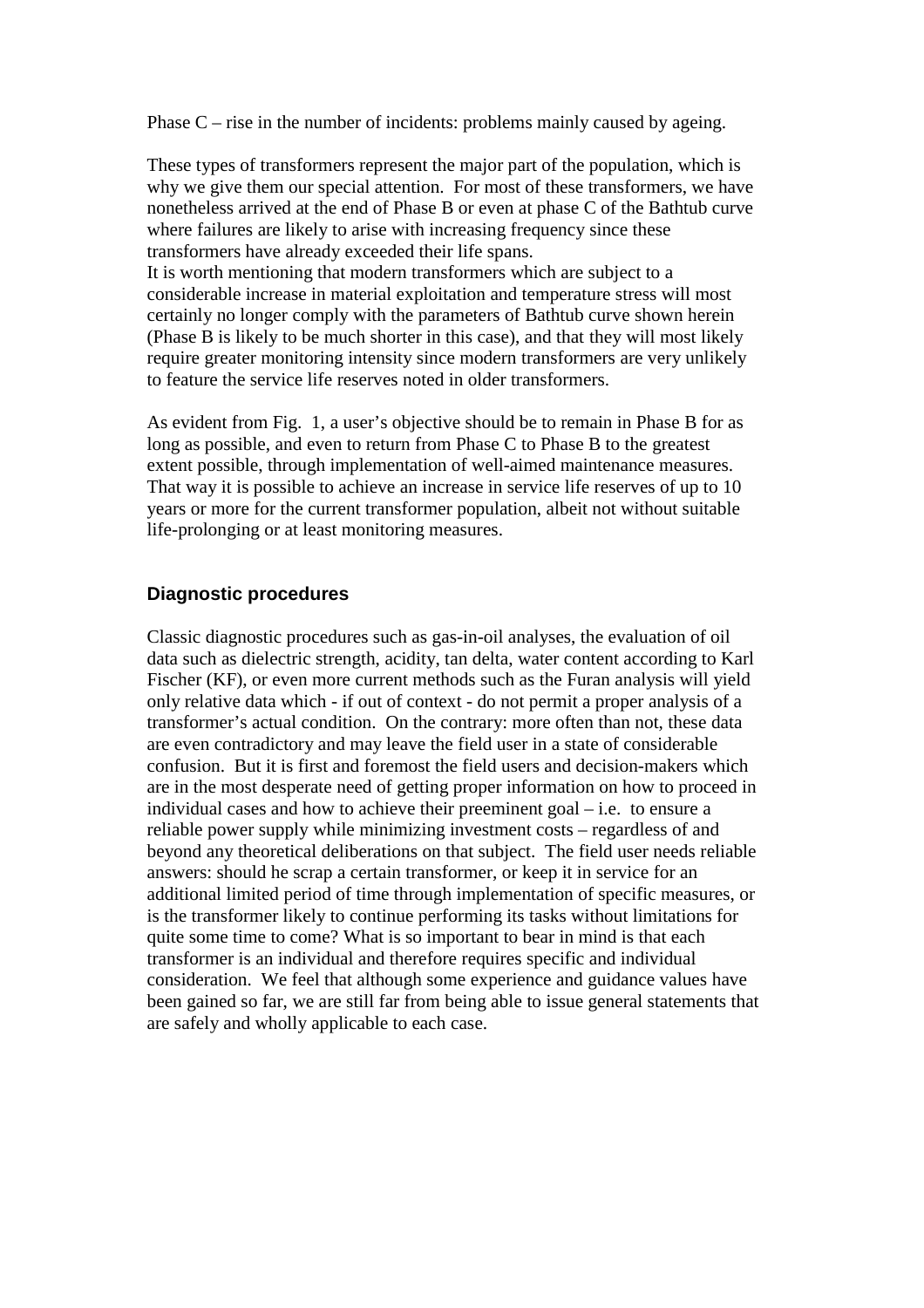### **Experiences**

When ARS Altmann first began implementing their online treatment systems for aged transformers, the scope of problems was limited mostly to moisture saturation of the cellulose and the removal of the water thus retained. Today, nearly everyone has come around to realize that this is an important concern, although it would appear that quite a number of users still fail to comprehend the full importance of this issue. Also, conventional evaluation of the data gained from oil samples remains limited to an assessment of the oil data per se, without due consideration of the overall oil-cellulose system. Consequently, conventional evaluation usually deals only with whether the oil of a sample usually taken under random conditions complies with the admissible values or not. If no reference is made to the temperature at the time of sampling, a water content of e.g. 20ppm may be either perfectly uncritical (by normal full power temperature – say over 50C) or dangerously alarming (by cold transformer – say below 20C). What is even more complex is the issue of dielectric strength. Conventional thinking more often than not equates a low dielectric strength to water contamination. At a closer look, however, it becomes increasingly obvious that this issue involves a whole cluster of complex and associated concerns requiring a comprehensive and conclusive view of the various measuring values and the oil-cellulose system in conjunction with the systematic feedback effects. Since introducing remote monitoring of the ARS systems, it has been documented with ever-increasing clarity that in an actual field situation, water content according to KF, dielectric strength, and water separation will often behave vastly different from any theoretical notions initially entertained. For ARS equipment, the volumetric representation of the separated water leaves no room for misinterpretation. If the expected amount of water in the cellulose as determined on the basis of the water content in oil according to KF and on the basis of the water content (Cp) determined by Nielsen/Piper diagrams is not actually present even though all other parameters were properly in place, the problem is most likely due to a systemic error which can at that point no longer be explained away by incorrect sampling or other improbabilities.

Three typical cases:

- 1. Medium or low water content Cw as per KF: the dielectric strength is considerably below the standard profile for Ud = Ud (Cw); see Fig. 2 – water separation corresponds to measurement as per KF.
- 2. Water content as per KF and dielectric strength correspond to the profile; water separation corresponds to measurement as per KF.
- 3. Water content as per KF is relatively high, the dielectric strength is considerably above the standard profile; water separation is considerably below the measurement as per KF.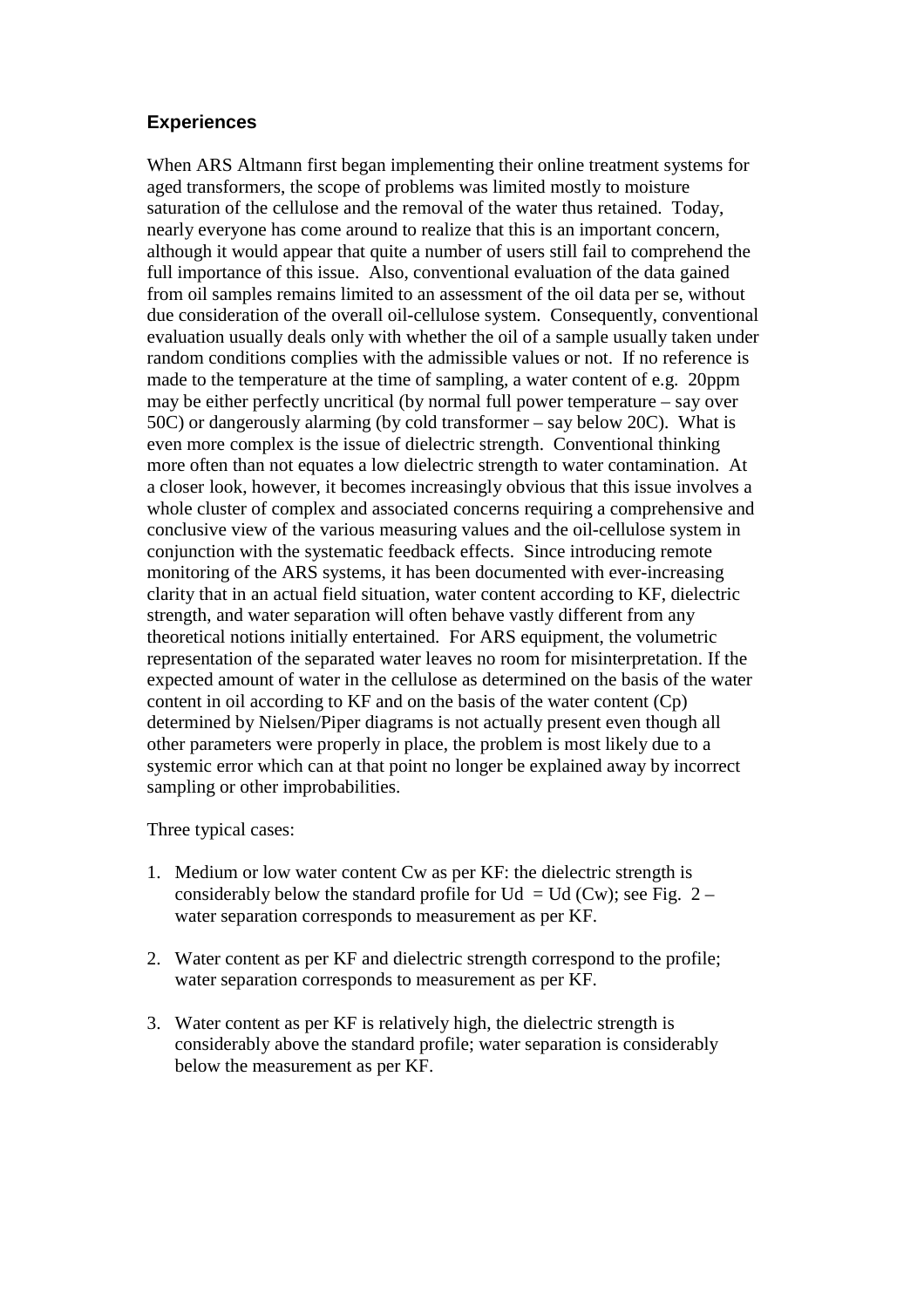

Figure 2 Disruptive Strength of the Oil as a Function of the Water Content in the Oil ( as per VDEW Ölbuch ['Oil Book'] Volume 2)

If, in the latter case, a parallel measuring of the water content of aged oil is performed both by KF and with a probe (e.g. Vaisala), the water content values displayed for KF are usually very different from the values displayed for the probe, i.e. the KF results are usually considerably higher. When these measurements are done with new oil, however, KF and measuring values achieved via probe are basically equal. What matters, however, is that the KF-Cw values are often incongruent with the water separation  $(m)/24$  h) and the dielectric strength Ud (kV/2.5mm), although for measurements with Vaisala, the broad tendency of Cw data is basically congruent with Ud and water separation is by all means considerably better, even for extremely aged oil (provided the oil's particle content is low or tends towards Zero!).

In these cases, the neutralization figure is nearly always above 0.1 and the oil present is usually non-inhibited and very aged and appears so to the naked eye.

A single glance at this confusing situation automatically leads to a number of new questions: What am I really measuring with KF? How can I achieve a well-aimed diagnosis and evaluation of the complex oil-cellulose system? Which problems are only oil-related? Which problems are only cellulose-related? What is the data's significance for the transformer's condition? What are the general conditions that must be present in order to guarantee the operational safety and longevity of the transformer in question? How do I achieve these conditions and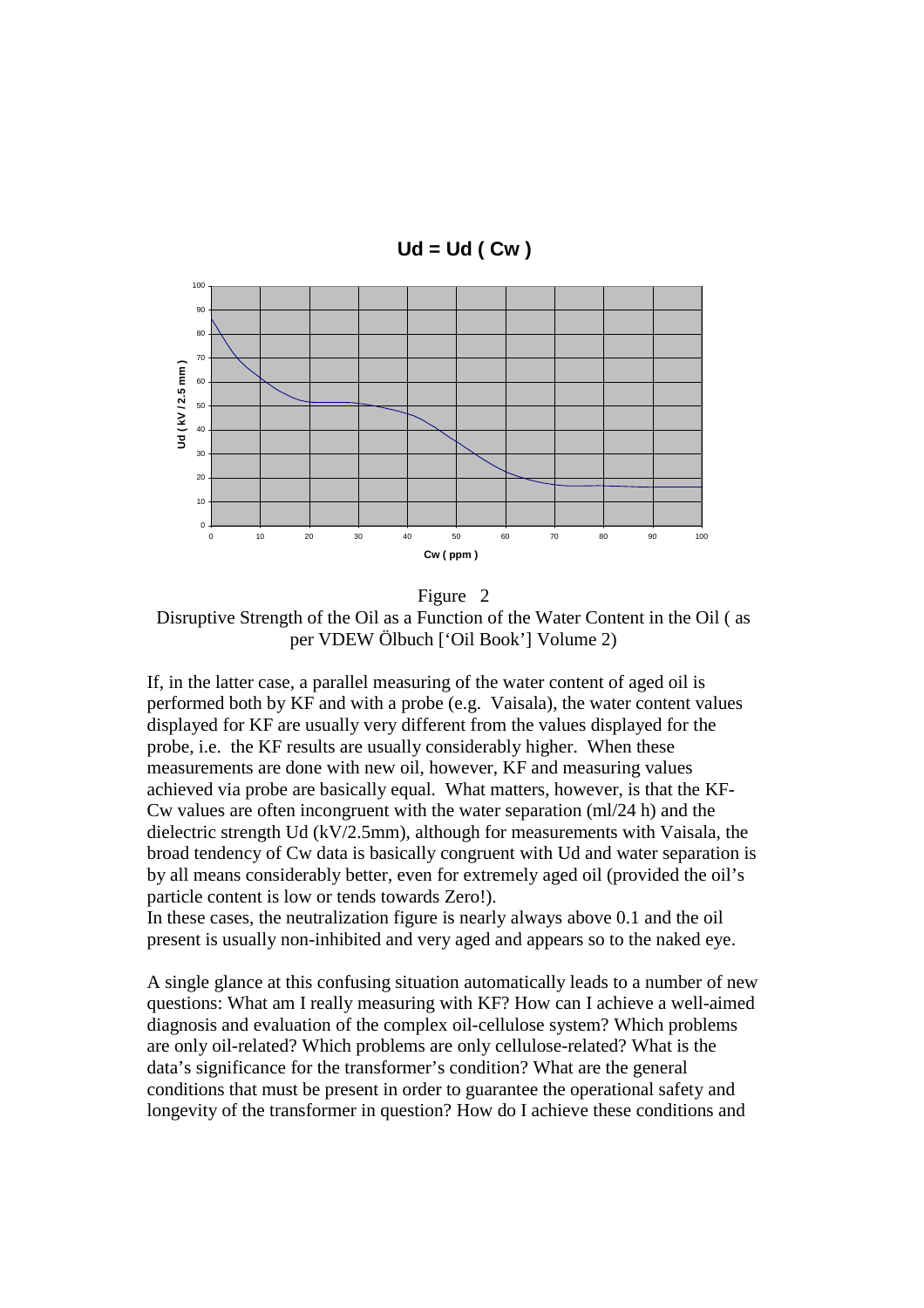which measuring values do I need to document them? Which measures have to be performed to the transformer to achieve that end? How to relate for instance the water content and Ud with the results gained from other analyses such as gas-inoil or the Furan analysis?

The status of the currently ongoing discussions on these issues indicates beyond a doubt the enormous need for clarification. To this date it would seem as if the various different data bear no relationship with one another, or that they even contradict each other. For instance, one of the more recent Cigre papers (Draft Final Report 1218 Rev2) comes to the conclusion that KF undervalues the water content. This may well be the case if the oil is the sole factor taken into account. It is our experience, however, that in the presence of extremely aged oil the water content of the entire transformer (water in cellulose  $+$  water in oil) is more likely to be overvalued.

According to our own observations, however, the old tenet saying that more than 90% of the water is retained in the cellulose has lost none of its validity. Even the basic validity of the relation  $C_p = C_p$  (Cw, T) according to the Nielsen profiles is supported by our experiences. Using the daily values of the ARS-VS systems as a basis, it is possible to estimate even those water contents in oil which, although congruent with the measurements by probe, are in certain cases contradictory to the values determined per KF, as evident from the following table. Here, the Cp values were determined using either the Cw values as per KF, or the separation rate, or – wherever possible - by probe measurement.

| <b>Transformer</b> | <b>Acidity</b> | Cw        | Cw              | Cw    | D.S.       |
|--------------------|----------------|-----------|-----------------|-------|------------|
|                    |                | KF        | <b>VS</b>       | probe |            |
|                    | (mg KOH/g)     | (ppm)     | calculated(ppm) | (ppm) | (kV/2.5mm) |
| 150MVA             | 0.1            | 18        | $~10-15$        |       | 26-83      |
| start of treatment |                |           |                 |       |            |
| 150MVA             | 0.1            | 15        | $\sim$ 10       |       | 50         |
| end of treatment   |                |           |                 |       |            |
| 20MVA              | 0.01           | 45        | $~1$ $~40$      |       | 28         |
| 16MVA distrb.      | $\sim 0.2$     | 32        | ~10             | 8     | 60         |
| Tr.                |                |           |                 |       |            |
| 90MVA              | $\sim 0.2$     | $32 - 36$ | ~20             |       | 75-83      |
| 600MVA             | 0.16           | 27        | ~20             | 15    | <80        |
| 16MVA Gen.Tr.      | 0.2            | 54        | ~20             | 12    | < 80       |

Table 1 Water Content in Oil Cw Measured/Calculated by KF, VS, Probe against D.S.

This table is a clear representation of the cases outlined above. In the case of the 150MVA transformers, the cellulose disintegration had progressed to such an extent that the excessive accretion of fibres present caused the dielectric strength to fall way below the value normally expected for the water content present.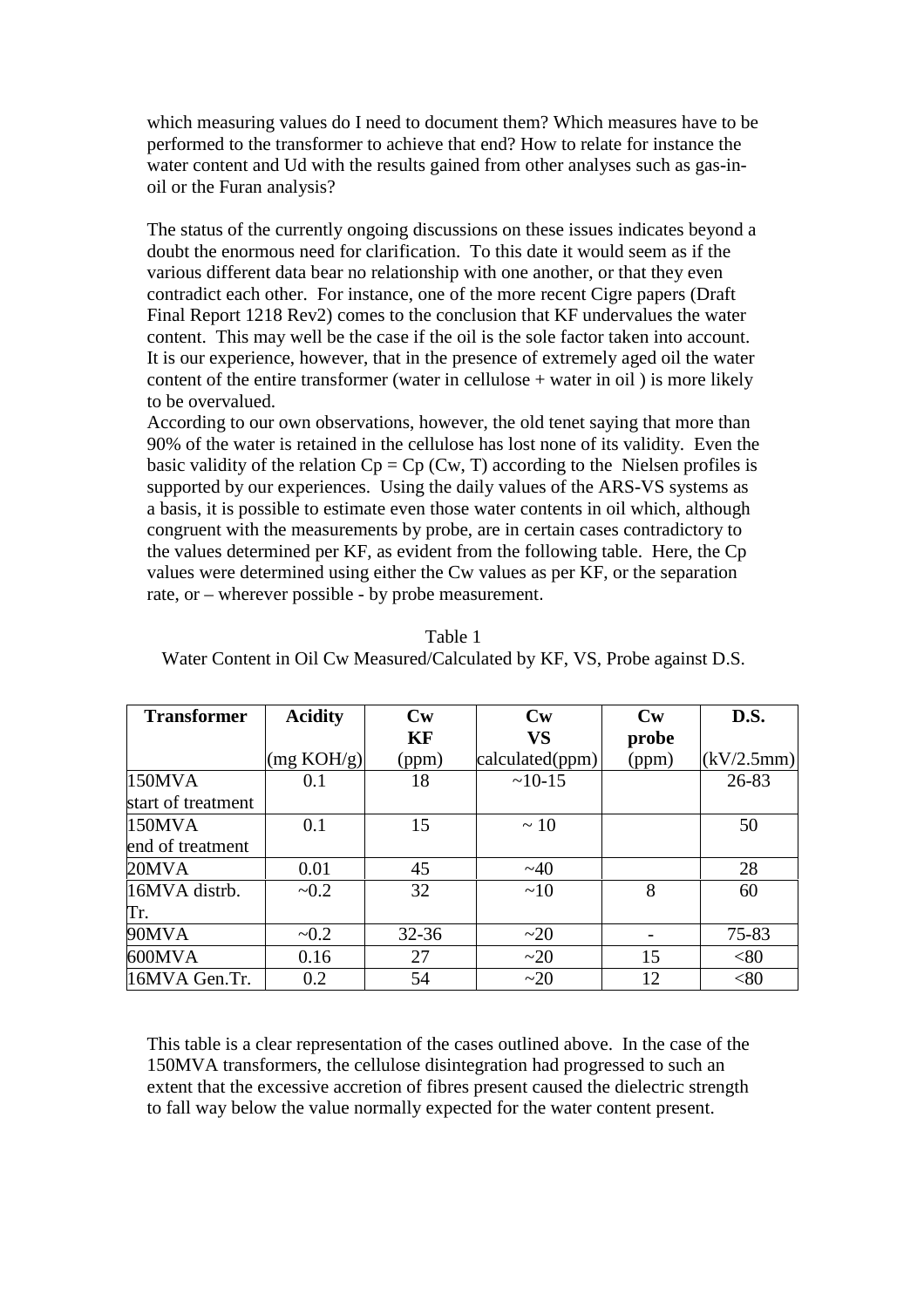Moreover, the accretion of fibres was more or less stochastic and the fibres may even have accumulated in clusters since dielectric strength values ranging between 26 and 83 KV were measured for a sampling evaluation of various different batches by different laboratories. During the course of the treatment, the depth filter integrated in the water extractor (Altmann VS-06) lead to a marked improvement in overall conditions. It was clear, however, that regardless of the measures employed, this transformer could no longer be kept alive for any considerable length of time. The combination of water extraction, reduction of the atmospheric gases and deep filtering nonetheless permitted a secure phase-out operation until delivery of the replacement transformer.

The 20MVA transformer showed perfectly congruent behavior, even the water separation met everyone's expectations. After removal of 14 liters of water and reduction of the Cp value by nearly 5% to less than 2.5%, the dielectric strength rose to values in excess of 80kV/2.5mm which are generally expected for the temperatures commonly present during operation; the transformer will in the foreseeable future be fully operational without limitations.

The last three cases are not as unambiguous, and the figures are contradictory. Despite the presence of a high or even very high water content as per KF, the dielectric strength measured is way above the values which should be expected. In all three cases, measurement by probe and/or evaluation of the water separation indicates a much lower water content than should be expected according to KF. In all three cases the neutralization number is markedly above 0.1 mgKOH/g. Since the only constant value is ultimately the water content of the cellulose (Cp), the following table shows how different the results achieved can be.

| Table 2                                                                 |  |  |  |  |  |  |
|-------------------------------------------------------------------------|--|--|--|--|--|--|
| Water Content in Cellulose Cp Measured/Calculated by KF, VS, Probe with |  |  |  |  |  |  |
| Reference to Acidity                                                    |  |  |  |  |  |  |
|                                                                         |  |  |  |  |  |  |

| <b>Transformer</b> | <b>Acidity</b> | Cp<br><b>KF</b> | Cp<br><b>VS</b>   | Cp<br>probe    | Cp<br><b>VS/KF</b> |
|--------------------|----------------|-----------------|-------------------|----------------|--------------------|
|                    | (mg KOH/g)     | [%]             | calculated<br>[%] | $[\%]$         |                    |
| 150MVA             | 0.1            | 3.5             | ~2.5              |                | 70/100             |
| start of treatm.   |                |                 |                   |                |                    |
| 20MVA              | 0.01           | 4.5             | $-4.5$            |                | 100/100            |
| 16MVA distrb.      | appr.0.2       | 4.5             | ~2                | $\overline{2}$ | 45/100             |
| Πr.                |                |                 |                   |                |                    |
| 90MVA              | appr.0.2       | $3.5 - 4%$      | $-2.5 - 2.8$      |                | 70/100             |
| 600MVA             | 0.16           | 3.5             | ~2.5              | 2.3            | 71/100             |
| 16MVA Gen.Tr.      | 0.2            | >5              | $-2.5$            | 2.5            | 50/100             |

The above table shows that the evaluation of the water content according to KF for Cp determination will usually lead to misinterpretations whenever a high acid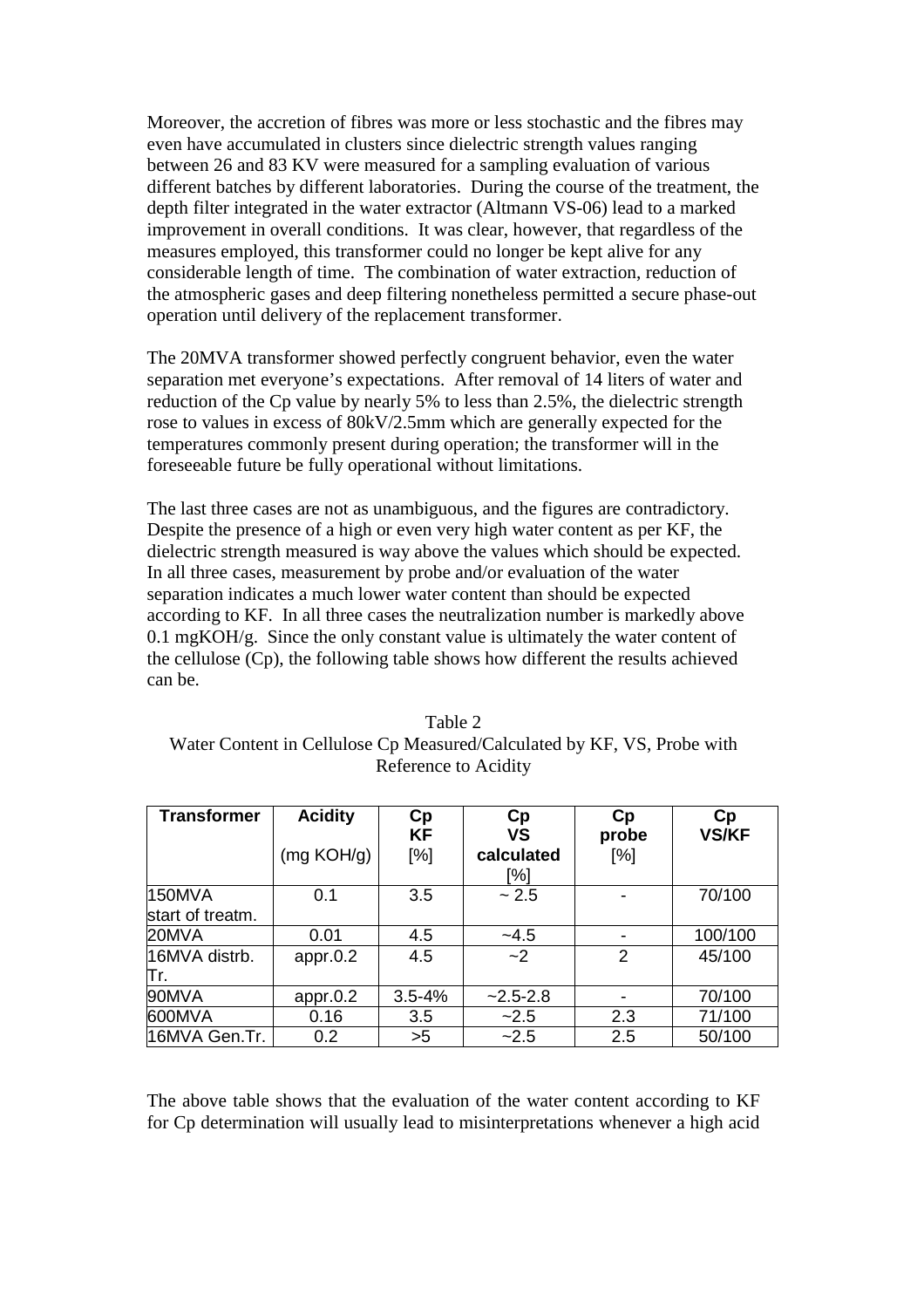content indicates the presence of excessively aged oil. On the other hand, the Cp value is essentially the only true and absolute moisture indicator of the cellulose (if other sources of contamination such as atmospheric humidity or cooling water can be excluded, the Cp value can also serve as an excellent ageing indicator). But the question remains how to obtain this value with any measure of certainty, since in addition to the systematic deviations mentioned above, the reliability of classic sampling is just as critical, not only due to the inevitable tolerances, but also due to the temperatures profile in the transformer which are difficult to fathom, especially for ON cooled transformers. A series of measurements conducted just recently has shown that the temperature conditions inside transformers are often much more complex than generally assumed. For this reason RVM measuring has once again increased in significance. Without a doubt, this system features certain advantages, but this method is as off-line measuring costly and comes with certain systematic problems for cold measuring. Improving the classic warm measuring method for on-line measuring of the water content Cw while maintaining reliable and simultaneous measuring of the top and bottom temperatures in the circulating oil area would suggest that adequately reliable data can be obtained with this method while keeping costs at an acceptable level.

#### **Questions**

Although dealing with each single problem arising from the field application of transformer processing would obviously go beyond the scope of this context, there are nonetheless a number of core issues which deserve special attention in our efforts to keep up the reliable operation of transformers whose intended life span has already run out for an extended period of time, possibly even under aggravated conditions, while at all times taking into account the issue of economic feasibility.

Although everyone will surely agree that the water content of the cellulose has to be kept low, this issue immediately leads to the question as to which level can be considered adequate, optimal, or compulsory. Obviously, the discussions on that issue have only just begun and right now, Cp values in the ranges of  $\langle 2.5\%, 2\% \rangle$ or even 1.5% are being discussed as target values (the core issue of this discussion and the most important topic requiring clarification before any measures are implemented are the marginal prerequisites which have to be taken into account or put in place).

The interplay between aged oil and cellulose data would also appear to require additional in-depth examination since the statements contained in the current literature are more often than not contradictory, and some issues appear obviously incongruent with the field experiences gained by us.

Therefore the question should be raised what to do or whether to do anything at all in cases where the dielectrics seem adequate enough, but where other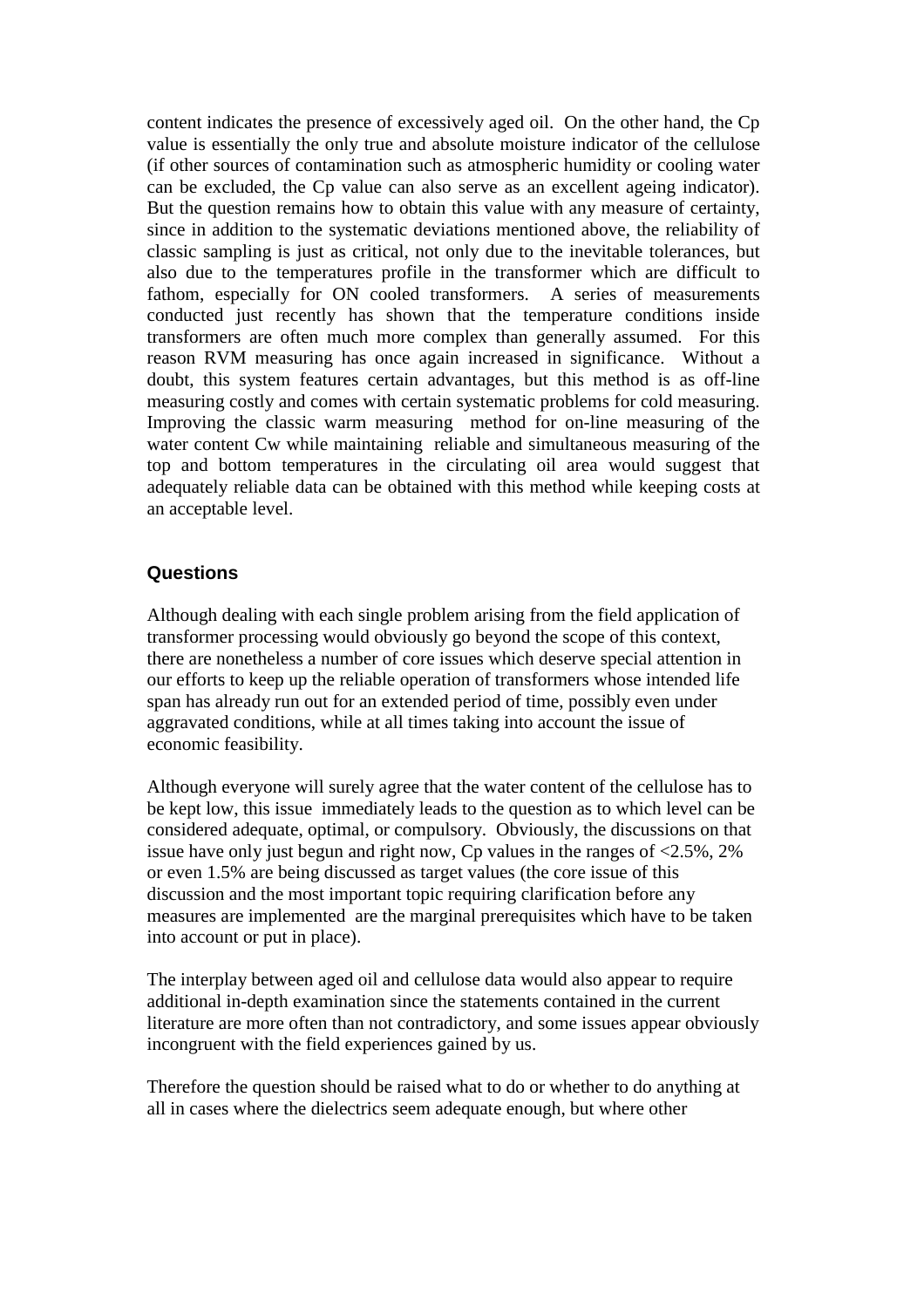indicators such as oxygen consumption and other gas data in the oil would seem to indicate potentially critical processes.

A fresh approach to the issues of inhibition and re-inhibition would seem equally advantageous, especially in connection with oil regeneration, in an effort to find the most economic method for recovering a stable oil free from ageing byproducts. A fresh approach to the limit values of the acid content should at least be considered. It is certainly correct that a transformer intended to be taken out of service after 30 years of use will hardly require any measures in that respect since the oil content will – bar some special exceptions – most likely remain adequately stable during that period of time. If operation is intended to be continued beyond that time, however, the modus operandi will also require a fresh approach.

Another question worth raising is the need for economically feasible air insulation systems to reduce the penetration of atmospheric oxygen and thus to ensure the stabilization of a processed system.

## **Summary and outlook**

In the context of this paper, we have made a conscious effort to avoid presenting ready-made recipes or data deemed by us as conclusive, even though we have accumulated a certain wealth of ideas and findings which we would like to incorporate in the discussion. The above notwithstanding, the issue of how to deal with the overaged transformer population is still in its beginning stages and it would appear that a number of the concerns involved still require clarification from a scientific point of view as well. The first and foremost purpose of this paper is to draw attention to the core issue of this problem, and to present some indications gained from our field experience as to the direction the further developments should take. Also, equipment and methods promising to solve likely problems were not very well thought-out and were put on the market in recent times. The verifiability of the actual success of certain measures deserves investigation as well. Also, some thought should be spared on what can still be expected of a considerably aged system and which measures might be of a mere cosmetic nature or might even be dangerous and therefore counterproductive. It will be necessary to develop scientifically supported models for determining which data can still be feasibly expected from an aged system, and how to realize these models in the gentlest and most cost-conscious manner.

It would also appear that a distinction needs to be made between transformers working at high temperatures and transformers operating under relatively cold conditions. It is especially the latter which are the most puzzling to evaluate since on the one hand the electrical data are OK and no further interventions seem required, while on the other hand indications e.g. from gas analyses would portend that action must be taken after all, although the type of action required is not always clear.